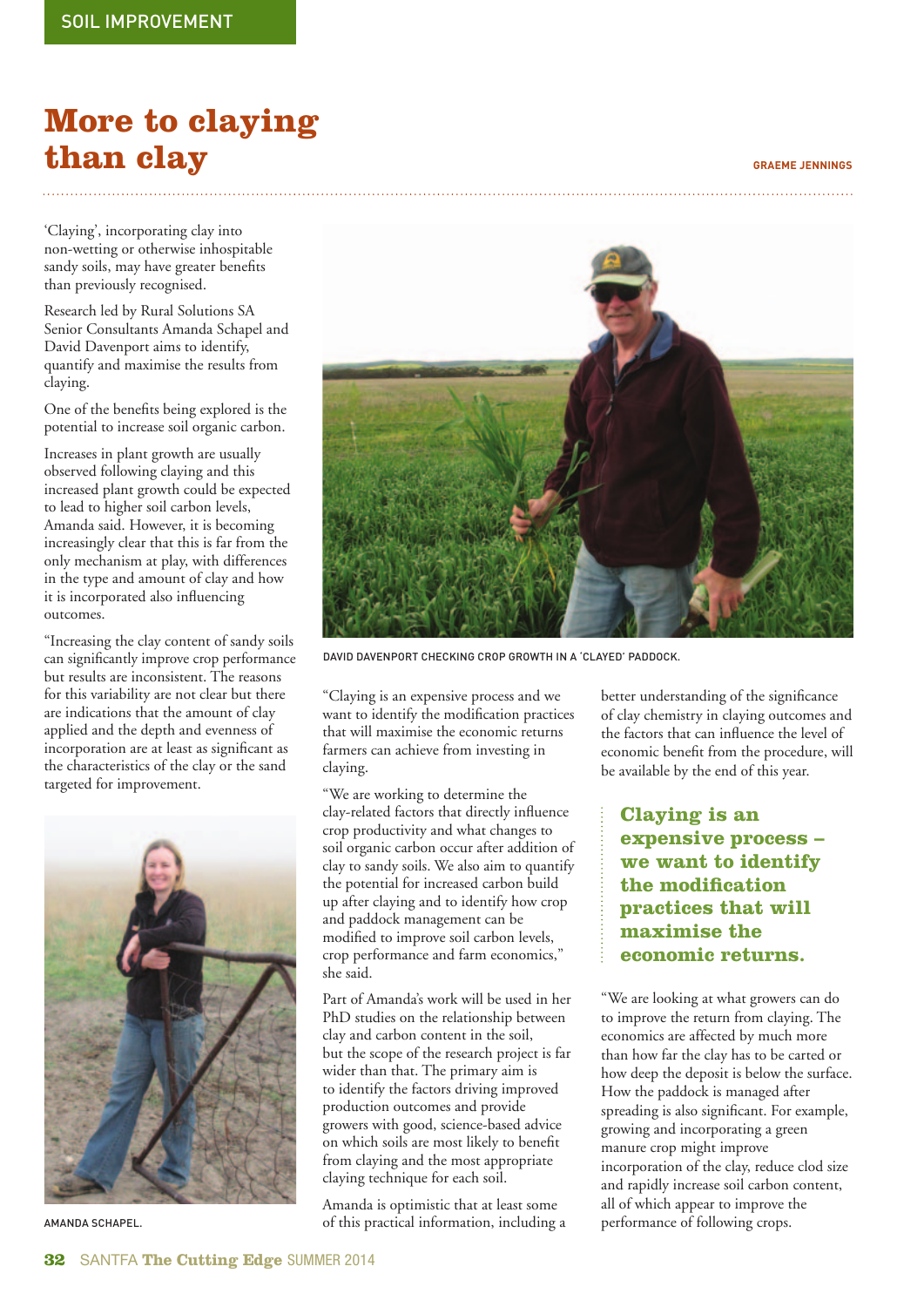

AMANDA SCHAPEL HARD AT WORK TAKING SOIL CORES.

"The economics can also change if adding clay makes it possible to adopt highervalue or more intensive cropping rotations. Claying can change the soil characteristics enough to make a paddock suitable for a more profitable crop than could have been grown before the soil was improved. Being able to successfully grow a good crop of canola, for example, instead of barley, could have a significant impact on the profit potential of a paddock."

According to David Davenport, when clay spreading of sandy soils was first undertaken in the South East more than 30 years ago, primarily to overcome the phenomenon known as 'non-wetting', the focus was on modifying the top 10 centimetres of the soil.

"More recently, claying has been reported to improve crop yields by 20 to 130%, increase soil fertility, reduce frost damage in wheat and improve soil structure, with farmers reporting greater increases in production where clay is incorporated deeper than 10 centimetres," he said. "However, there has been little formal research into the impacts of clay addition at depths greater than 10 centimetres.

"This is potentially an important issue, as there are about 2.8 million hectares of sandy soils in SA cropping districts including the South East, the Mallee and Eyre and Yorke Peninsulas.

 "Some of these soils are deep sands. Others are 'texture contrast' duplex soils with varying depths of sand over clay or

limestone. They all typically have low fertility, poor water-holding capacity, are low in organic carbon and are frequently acidic. Many are also susceptible to water repellence and have high wind erosion potential. Modifying these soils by adding clay has the potential to reduce or eliminate many of these limitations.

"Up to two million hectares of those soils contain or are reasonably close to clay suitable for claying. Where clay is not available, incorporation of nutrients and organic matter may provide significant benefits."

The findings from the claying research, which is supported by the Advisory Board of Agriculture, the Department of Environment, Water and Natural Resources (DEWNR) and Caring for our Country, will provide the foundation for the Primary Industries and Research SA (PIRSA) 'New Horizons' project. It is estimated this new initiative to 'apply advances in soil science and management', could increase broadacre agricultural production in SA by \$800 million a year.

The starting point for the current research was information from SA Department of the Environment, Water and Natural Resources (DEWNR) State-wide surveys of soil characteristics undertaken as part of an on-going program to monitor soil condition. This program, headed by Tim Herrmann, manager of DEWNR's Sustainable Soils unit, also provided SA soil data for the national Soil Carbon Research Program (SCaRP).

The research team built on the DEWNR data with an audit of 60 'clayed' sites. This audit revealed a high level of variation in soils modified by the addition of clay.

"There were large differences in soil carbon levels from paddock to paddock and within paddocks but no clear indication of the reasons for that variability," Amanda said. "The data are being further analysed to determine trends but detailed analysis of two sites suggests that differences in the rate of clay applied and the depth of incorporation could be contributing factors."



DELVING CAN BE HIGHLY EFFECTIVE IN THE RIGHT CONDITIONS.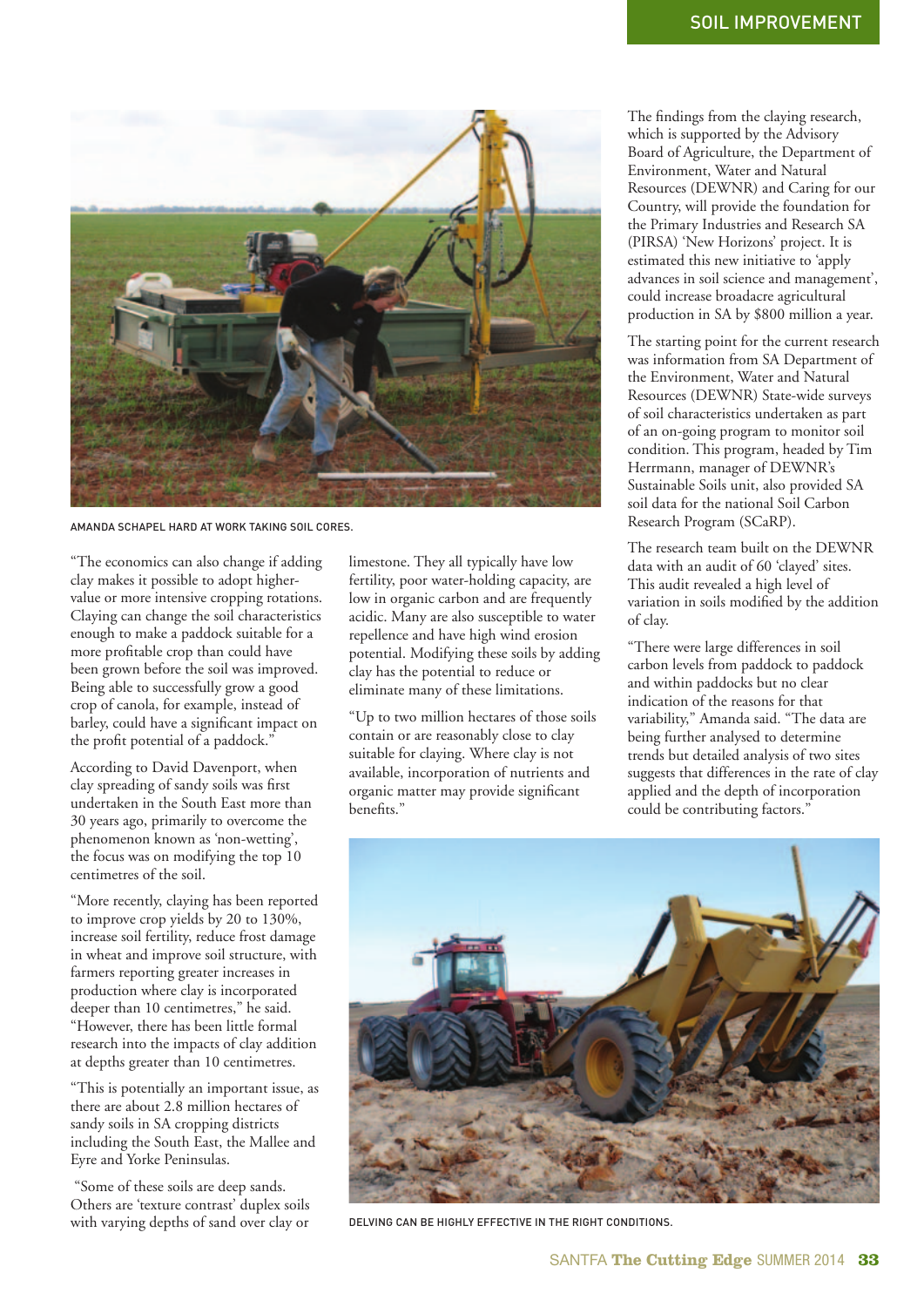Trials comparing different claying treatments with un-treated controls on the properties of Roger Groocock, at Wirrega, in the South East and Terry Young, at Ungarra on Eyre Peninsula revealed clear differences in carbon levels under different clay modification treatments but no method appeared to consistently increase soil carbon stocks more than the others, Amanda said.

 At the South East site, carbon levels were highest in paddocks where clay had been delved from a layer deeper in the soil profile or carted in and spread. At Ungarra the spaded site, where a spader was used to incorporate clay from a sub-soil layer into the topsoil, had the highest soil carbon levels.

At both sites the greatest increase in soil carbon occurred where clay was incorporated into bleached sub-surface soil layers, with the best treatments having twice the carbon level of untreated control soils.

 "Growers and researchers have realised the white, 'bleached' sandy layer found immediately under the topsoil in many of these soils can significantly limit root growth and crop production and have found that deeper incorporation of clay and organic material in soils with these 'bleached', often compacted layers can increase soil carbon levels and improve crop yield potential," David said.

He believes these bleached A2 horizons may be as great an impediment to production as non-wetting topsoil, with



**The depth of topsoil above a clay-rich subsoil determines which clay addition technique is most appropriate, said David Davenport.** 

Soils with a clay layer more than 70 cm below the surface can be modified only **with clay spreading. Clay from a horizon within 60 cm of the surface can be brought to the surface through delving, depending on the machinery available.** 

**However, if the topsoil depth is less than 30 cm a spader may be a better option as spading distributes clay more evenly and delving shallow clay layers may result in too much clay being brought to the surface, he said.** 

**Spading is also an excellent option to improve incorporation of clay on delved**  and clay spread sites and can provide additional benefit through incorporation of **organic material, fertilisers and soil ameliorants such as lime.** 

## **CLAYING PART OF A BIGGER PICTURE**

**Claying is part of a bigger soil protection and improvement picture for Tim Herrmann, Department of the Environment, Water and Natural Resources (DEWNR) Sustainable Soils manager.** 

**Tim and his team, who monitor soil condition across the State and provide**  financial and hands-on support for soil-related research projects and other **initiatives, were involved in some of the preliminary work that led to the current**  research into claying methods and benefits.

**Tim believes improving productivity of soil by claying to improve water-holding and nutrient holding capabilities, among other things, could be the next step in improving SA soils and reducing State-wide erosion risk, which has reduced signifi cantly over the past decade.**

**Periodic monitoring of more than 5,000 sites across SA shows that the period for which agricultural soils in SA are adequately protected against wind or water erosion has increased from 276 days in 2003 to 332 days in 2013, an improvement Tim attributes largely to changes in cropping practice such as adoption of no-till and stubble retention.** 

The sustainable soils team has also identified sub-soil acidity as a compounding **issue with the potential to limit crop productivity in many soils.**





GROWER TERRY YOUNG CHECKS A CANOLA CROP IN A 'CLAYED' PADDOCK.